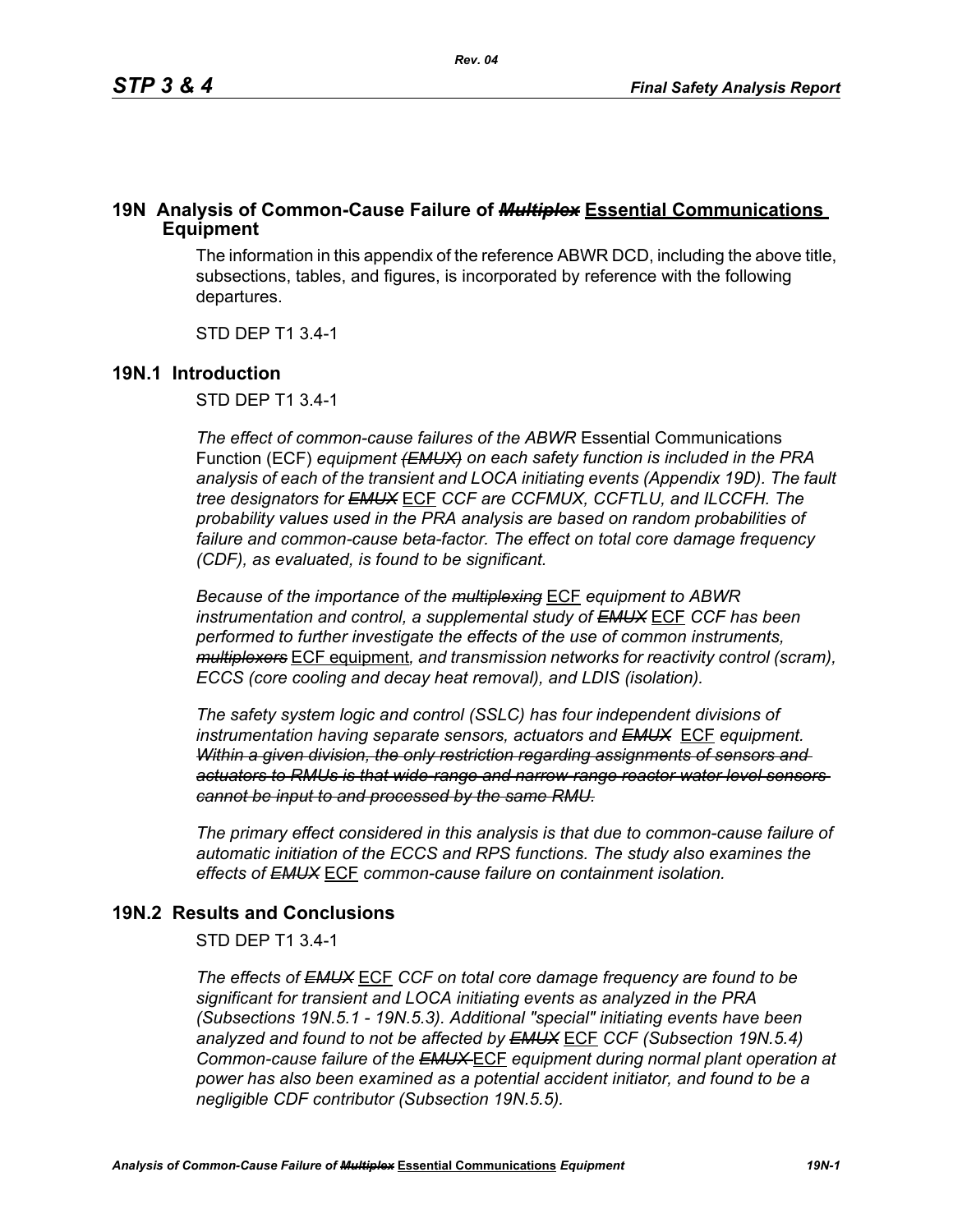*The PRA analysis contains several conservatisms in regard to the evaluation of the effect of EMUX* ECF *CCFs on CDF.* 

*The potential causes of common failure of multiple divisions of EMUX* ECF *have been identified as the following:*

*RMUs* Remote Digital Logic Controller (RDLC) *Miscalibration*

*These eleven potential common causes have been examined (Subsection 19N.4) and only three of them appear to be credible:*

*(1) RMU* RDLC *miscalibration*

*All three of these potential causes could exist across division boundaries in spite of physical separation and electrical independence. Because of the existence of these three potential causes of common-cause EMUX* ECF *failure, several precautions are being taken regarding defense against them:*

- *(1) To eliminate the RMU RDLC miscalibration as a credible source of* ECF *commoncause failure, administrative procedures will be established to perform crosschannel checking of RMU* RDLC *outputs at the main control room SSLC instrumentation, as a final checkpoint of RMU* RDLC *calibration work.*
- *(2) To eliminate maintenance/test error as a credible source of EMUX* ECF *commoncause failure, a thorough post-maintenance test (Subsection 7.1.2.1.6 (4), (5), (6), Protection System Inservice Testability) will be conducted using the surveillance test controller (STC) that is provided in each instrumentation division as part of the EMUX and SSLC designs. The STC contains preprogrammed test sequences for each sensor type and each safety-related system supported by EMUX and SSLC. The tests cannot be changed by the maintenance technician; the technician only selects which system is to be simulated. The STC then injects appropriate simulated sensor signals (traceable to and automatically checked against known standards) into the RMUs of the EMUX. Failure of the calibration standards is alarmed. Testing is dynamic; i.e., the STC injects ramp-type analog signals over the full range (including abnormal upscale and downscale) of the simulated transmitters and also injects pulse, contact closure or frequency-modulated signals as required by the system under test. In this way, the full transmission capability of EMUX* the ECF *and the functional control and interlock logic in SSLC are tested. Test results are monitored either at the EMUX* ECF *outputs in the control room or local area, or at the SSLC outputs, depending upon where test or maintenance was performed. The STC logs the test results, which can also be sent to the process computer or printed out. The STCs are normally off, have continuous self-test, and are operated one at a time, so they are not subject to CCFs of their own. Since the logged test results can verified independently by control room personnel, a single technician can safely maintain multiple divisions of EMUX.*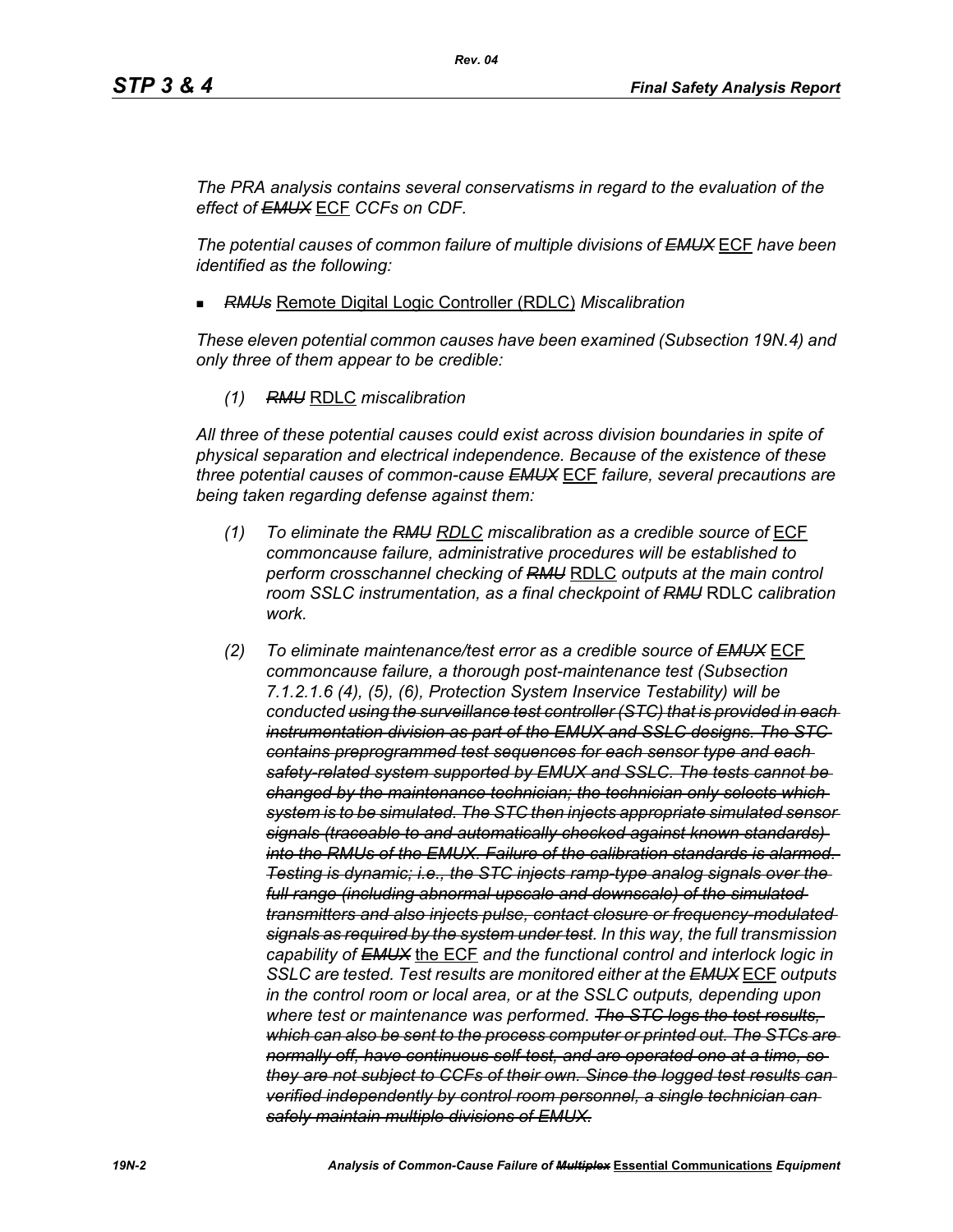*Rev. 04*

*The test features described above check the electronic circuitry from the signal conditioning and A/D converter inputs through the digital processing electronics. Transmitter calibration and other sensor calibration activities will require two technicians for the four safety divisions. Each will calibrate his division to the inputs of the RMUs* RDLCs *and then check the other's work. This will then be repeated for the remaining two divisions.*

- *(3) To prevent any unidentified EMUX* ECF *faults/failure modes (e.g., an undetected software fault) from propagating to other EMUX* ECF *divisions, so that such unidentified faults are effectively eliminated as a credible source of EMUX* ECF *common-cause failure:* 
	- *(a) Chapter 16, Plant Operating Technical Specifications will incorporate requirements on the "Limiting Conditions of Operation" and "Required Action" that must be followed in the event of a failure of a single division of EMUX* ECF *and in the event of a failure of multiple divisions of EMUX* ECF*.*
	- *(b) The plant operating procedures will include the appropriate detailed procedures necessary to assure that the ABWR plant operations are maintained within compliance with the governing "Plant Operating Technical Specifications" during the periods of divisional EMUX* ECF *failure. These will also include the appropriate symptom-based procedures to assure that adequate core cooling is maintained in the hypothetical event of an entire EMUX* ECF *failure.*

The following site-specific supplement addresses COL License Information item 19.8 This COL license information item is addressed in subsection 19.9.8.

## **19N.3 Basis for the Analysis**

The information in this appendix section of the reference ABWR DCD and all subsections is incorporated by reference with the standard departure numbered STD DEP T1 3.4-1.

STD DEP T1 3.4-1

*The design features of the EMUX* ECF *that are of most importance to and form the basis for this analysis are the following:*

- *(1) There is complete separation of RMUs, DTMs* RDLCs, *Digital* Trip Units Function (DTF) components*,* DLCs (performing the Safety Logic Function (SLF))*, Trip Logic Units (TLU)* Function (TLF) components*, sensors and ECCS actuators, etc., between the four safety divisions of control and instrumentation.*
- *(2) Within a given division, the only restriction regarding assignments of sensors and actuators to RMUs is that wide-range and narrow-range reactor water level sensors cannot be input to and processed by the same RMU.*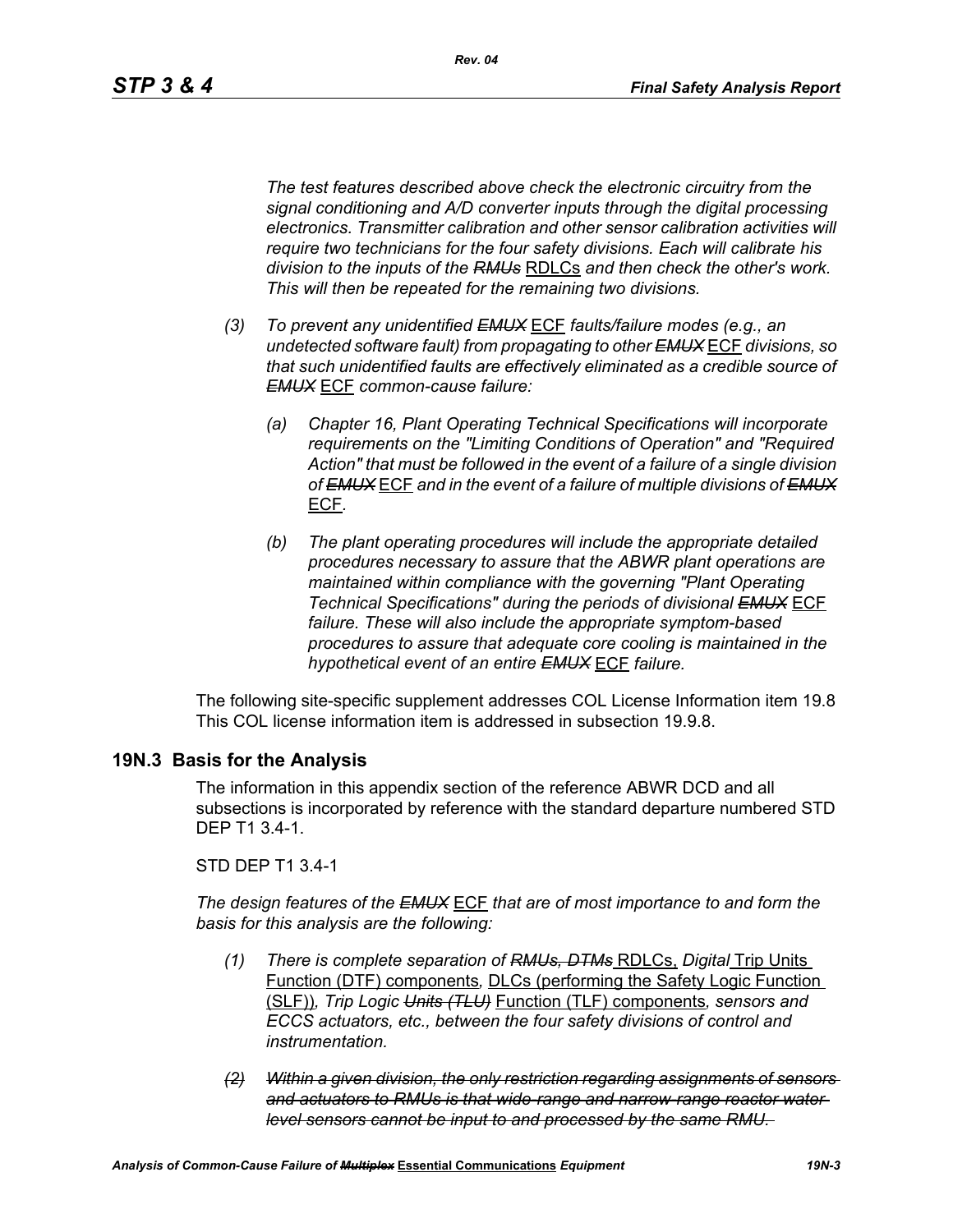ı

- *(3) There is separation of DTM* DTF *and TLU modules* TLF components *within a division along the lines of "de-energize* deenergize *to operate" and "energize to operate" functions, i.e., RPS, and MSIV signals are processed by different DTM* DTF *and TLU* TLF *modules than the DTM and SLU* DTFDTU and DLC *modules used for ECCS control and PCV isolation (PCV isolation is also deenergize* deenergize*-to-operate). The RPS/MSIV process channel is "deenergize to operate", while the ESF process channel is predominantly "energize to operate".*
- *(4) The RMUs* RDLCs *are connected by a separate* ECF *network redundant point-to-point serial data links (EMUX) in each division, which is a redundant or reconfigurable control data network of high reliability.*
- *(5) All data communications to and from other divisions of control and instrumentation, and all data communications to nondivisional systems are electrically isolated.*
- *(6) Comparison of a sensed input to a setpoint for generating a trip is done by aDTM* DTF*. Coincident 2/4 trip logic processing for generating a divisional output trip is done by a TLU* TLF *or* DLC performing the SLF*.*
- *(7) Loss of data communications in any division to the RPS (and deenergize-to operate isolation functions) will result in a trip (and isolation, respectively) in the failed division due to the fail-safe design.*
- *(8) Manual scram is implemented by hard wire to the scram pilot valve solenoids and does not depend on the correct operation of the DTM* DTF *or TLU* TLF*.*
- *(9) A bypass of the RPS output logic unit is a manual, division out-of-service bypass, which allows repair of the DTM* DTF *or TLU* TLF *of that division without a half scram condition or half MSIV isolation condition. Only one division can be bypassed at a time.*
- *(10) To reduce the probability of spurious initiation of ECCS, two SLUs*DLCsSLFs *are used in parallel within a division, with 2/2 voting at of the final channel output to initiate equipment actuation* the function*.* The final vote of the system initiation signals is accomplished with non-microprocessor based equipment in the logic or with a separate actuation of system valves and pumps, where both are required to initiate coolant injection. *If one ECCS SLU is in a failed condition, it is automatically bypassed, the control room is alerted, and the remaining SLU operates with 1/1 logic until the failed SLU is restored.*
- *(11) RMUs and EMUXs are self-tested every 15 minutes and repaired/replaced ECF module transmission or reception utilizes self diagnostics for each message. ECF modules can typically be replaced in an average time of 4 8 hours.*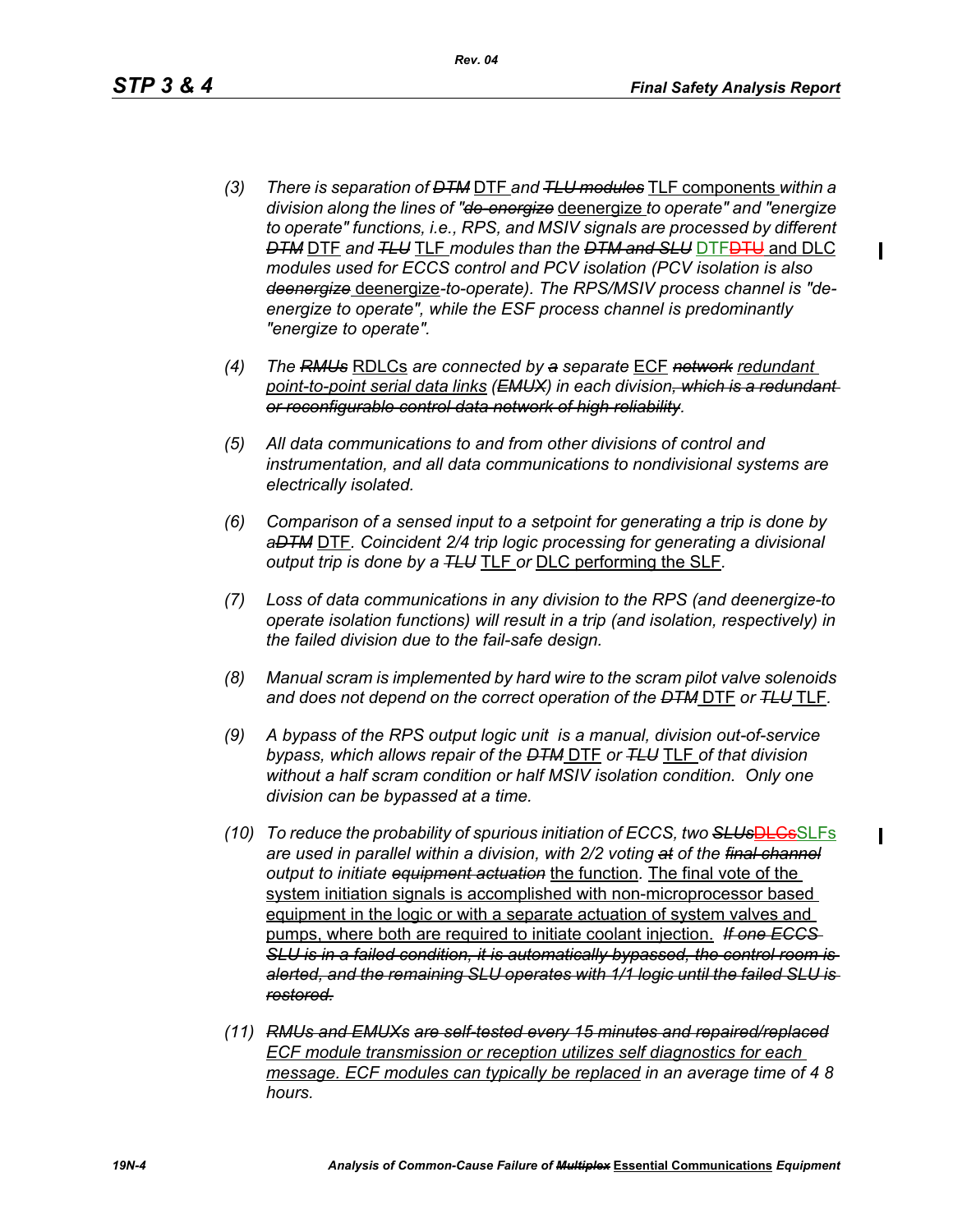- *(12) Control room indicators, annunciators, and alarms associated with EMUX*ECF*-transmitted control signals are dependent on correct operations of EMUXs*ECFs*.*
- *(13) (12)Vital plant parameters are hard-wired to the remote shutdown panel independent of EMUX* the ECF*.*

*Rev. 04*

In addition to the design features listed above, the following assumptions and ground *rules also supply the basis for this analysis:*

- *(1) Common-cause failure of all RMUs* RDLCs *or all EMUX* ECF *point-to-point serial datalinks cannot be ruled-out as impossible or incredible. The reason for this is that several potential common causes can be postulated. (Subsection 19N.2)*
- *(2) The probability of common-cause failure of inter-divisional all RMUs* RDLCs *or EMUX* the ECF *is extremely low. The reasons for this are the commoncause defenses built into the design-physical separation, electrical separation, asynchronous operation, optical isolation, natural convection cooling ability, and the self-testing diagnostic feature-in addition to the special defenses discussed in Subsection 19N.2.*
- *(3) RMUs* The SSLC channels *may be postulated to have common-cause failures of* channels configured either in *the energize-to-trip mode or the deenergize-to-trip mode, but not of both modes simultaneously.*
- *(4) EMUX* ECF *transmission may be postulated to have common-cause failures of the energize-to-trip mode only. Failure of the deenergize-to-trip mode is considered to be not possible.*
- *(5) Simultaneous failure of all RMUs* RDLCs *or EMUXs* ECF networks *in the energize-to-trip mode would result in an automatic scram and MSIV and PCV isolation valve closure, and loss of automatic ECCS initiation capability. Some ECCS could be initiated manually from the remote shutdown panel.*
- *(6) In addition of complete failure of energize-to-trip or deenergize-to-trip functions, the RMUs* RDLCs *may have common-cause calibration errors.*

## **19N.4 Potential Causes of and Defenses Against EMUXECF CCF**

## STD DEP T1 3.4-1

The information in this appendix section of the reference ABWR DCD, including the above title and all subsections, is incorporated by reference with the standard departure numbered STD DEP T1 3.4-1.

## **19N.4.1 Earthquake**

STD DEP T1 3.4-1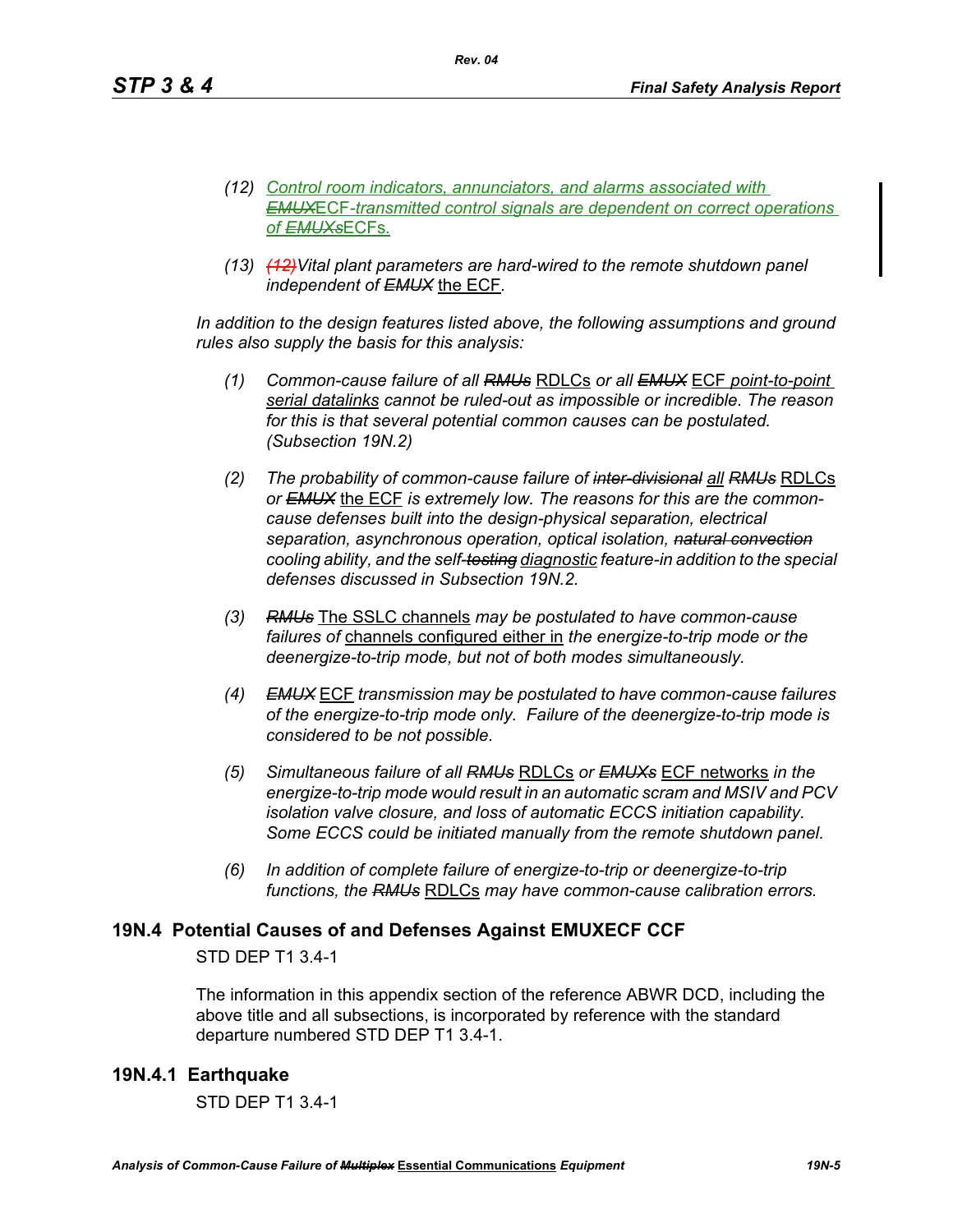*The multiplex ECF equipment consists of solid-state electro-optical modules, which are vibration and shock resistant by nature. In addition, the equipment is designed and tested to very high acceleration levels (7-10g). Earthquakes of magnitudes above 2g*  have never been experienced, are not expected to occur, and if they did occur would *have much more serious consequences than loss of EMUX* ECF *equipment. Even allowing for magnification above ground level, earthquake does not appear to be a credible cause of concern.*

## **19N.4.2 Loss of D.C. Power**

STD DEP T1 3.4-1

*Common-cause loss of DC power has been examined intensively in an EPRI analysis (Reference 19N-1). Most of the identified potential common causes were found to either result in gradual degradation and/or be self-announcing. The consequences of actual loss of all DC power would be far more serious than the loss of EMUX* ECF *equipment since most control instrumentation in the plant's safety equipment depends on DC power. (Loss of DC power is evaluated as part of the station blackout analysis of Appendix 19D.) Loss of DC power does not constitute a significant cause of common-cause EMUX* ECF *failure.* 

#### **19N.4.3 Loss of Cooling**

STD DEP T1 3.4-1

*It is a design requirement that the ABWR EMUX* ECF *equipment must be capable of continuous operation at 323.15 K (50°C), and must be capable of continuous operation in its installed condition without fans. This is not a problem for present-day low-power solid-state electronic equipment, and the maximum anticipated ambient temperature is 313.15 K (40°C). Loss of cooling is not a credible common cause.* 

## **19N.4.4 Sensor Miscalibration**

STD DEP T1 3.4-1

*Sensor miscalibration does not represent a common-cause failure of EMUX* ECF *equipment per se, but is identified here because of the fact that there is a reduction in the number of sensors in the ABWR multiplexed* ECF *instrumentation configuration relative to earlier designs, and the sensors are shared between safety functions.* 

#### **19N.4.5** *RMU* **Remote DLC Miscalibration**

STD DEP T1 3.4-1

*Only the analog-to-digital converters of the EMUX*RDLCs ECFs *require calibration. The calibration is automatic and computer-controlled. Calibration is accomplished by comparison to voltage, resistance and time references that are verified against external laboratory standards. The EMUX* ECF *transmission equipment is selfcalibrating. The technician only initiates calibration by pushing a button* equipment calibration is monitored continuously and automatically adjusted if needed to maintain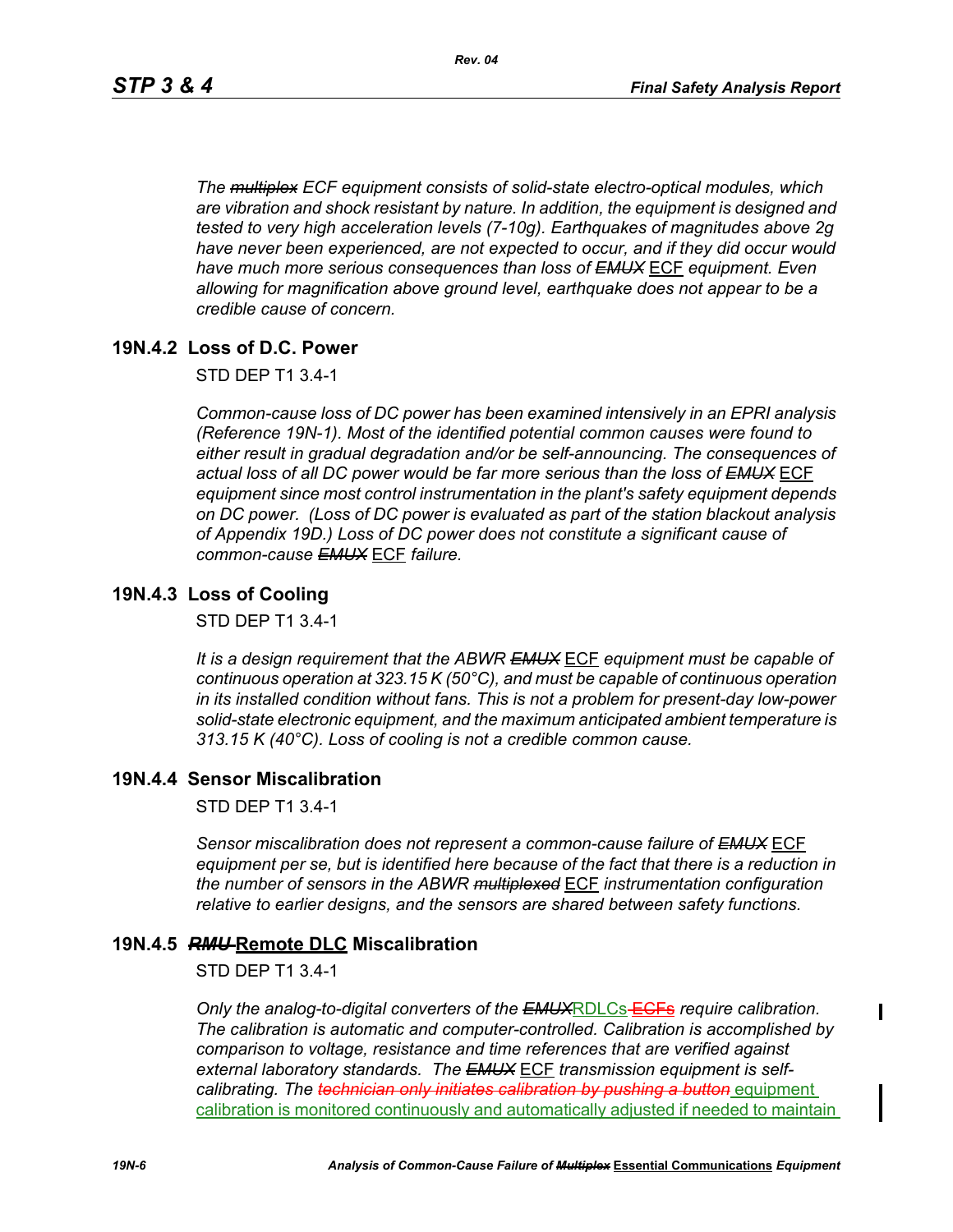calibration to on-board verified standards*. In addition, the self-test feature of* selfdiagnostics in *the equipment detects certain types of calibration faults.* 

# **19N.4.7 Maintenance/Test Error**

STD DEP T1 3.4-1

*The EMUX* ECF *equipment has a built-in provision to prevent bypassing multiple divisions simultaneously. This feature would not prevent common maintenance or test errors that were done consecutively and were latent by nature, such as set points being erroneously set. Periodic surveillance, as required by the technical specifications, includes verification of setpoints. The self-test feature of the equipment will also identify some types of maintenances/test errors.* 

# **19N.4.9 Electromagnetic Interference (EMI)**

STD DEP T1 3.4-1

*EMI is a potential cause of failure of solid-state electronic equipment. EMI can enter a circuit through any of several paths-power supplies, adjacent equipment, adjacent cabling, or input signals. In the case of the EMUX* ECF *equipment, none of these paths would affect multiple divisions since the divisions are widely separated physically and are electrically independent. In addition, the nature of electro-optics reduces the susceptibility to EMI. Fiber-optic transmission lines are not subject to EMI and will not propagate transients between lines. EMI is not a credible common cause.* 

## **19N.4.10 Fire**

STD DEP T1 3.4-1

*The four divisions of remote EMUX* ECF *equipment are located in separate rooms of the reactor building and are separated by barriers. The fiber optic transmission cables have fire-resistant protective covering. A localized fire would affect only one division. A more wide-spread fire might affect two divisions, but a fire large enough to affect three or four divisions would have more far-reaching effects than the loss of EMUX* ECF *transmission. Because of the physical separation, common-cause failure of remote EMUX* ECF *equipment due to fire does not appear to be a credible concern.* 

# **19N.4.11 Software**

#### STD DEP T1 3.4-1

*The EMUX* ECF *equipment is programmed to perform the essential communications function, self-test, and calibration. The software that provides the programming is subject to extensive "debugging" procedures and strict quality control and test requirements (verification and validation). Nevertheless, it is not impossible that an undetected "bug" could remain. If such were the case, it would most likely affect all divisions. It would not necessarily cause all divisions to fail simultaneously. Commoncause software fault is a credible, although unlikely, possibility. To provide additional defense against software CCF, technical specification requirements and administrative*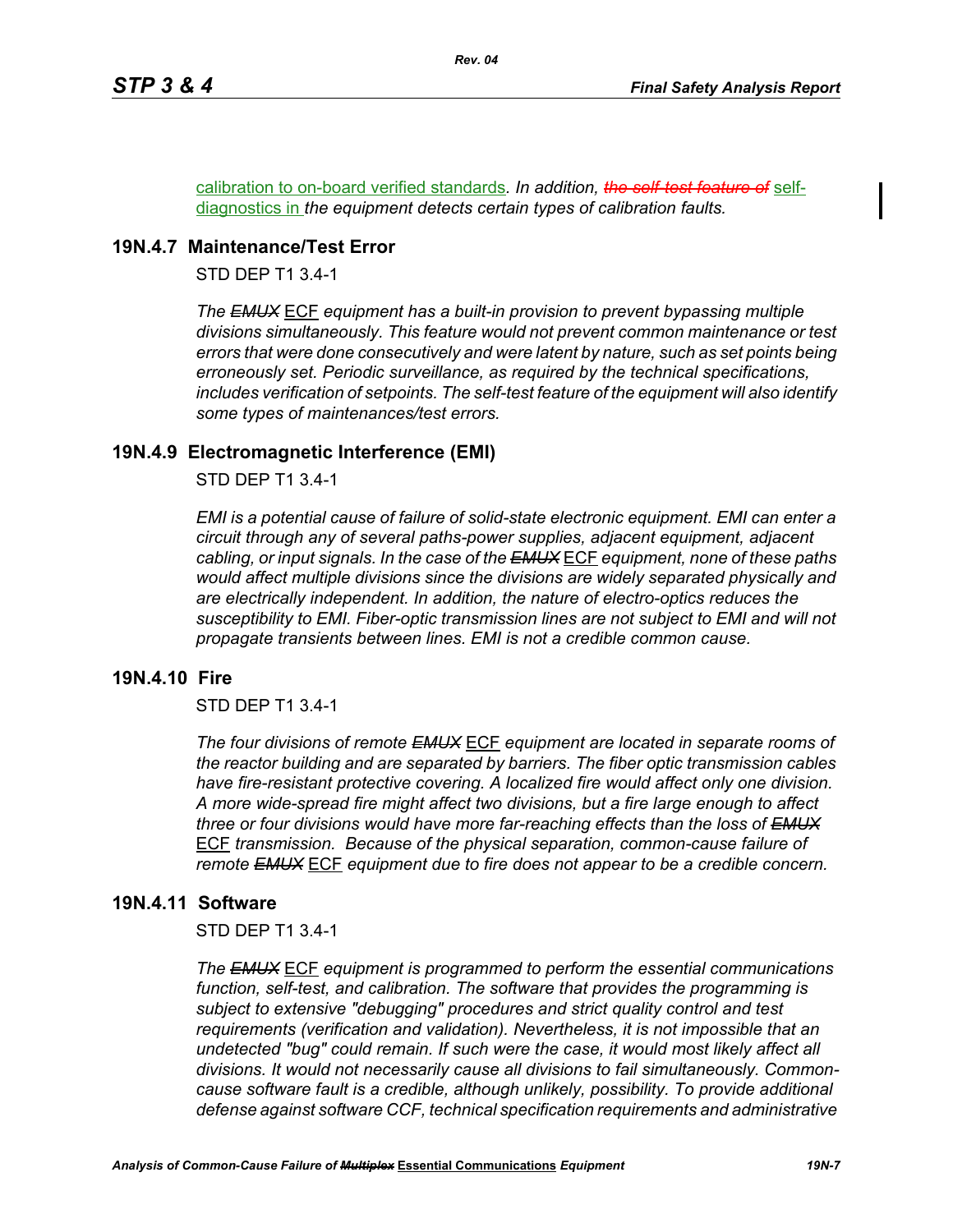$\blacksquare$ 

*procedures will be established, as discussed in Subsection 19N.2, to assure taking of appropriate action in the event of failure of individual multiplex divisions.* 

#### **19N.4.12 Summary**

STD DEP T1 3.4-1

*Of the eleven potential common causes examined, only three appear to be credible:* 

*(1) RMU* RDLC *miscalibration*

*The failure that would result in a significant contribution to core damage frequency would be complete failure during plant operation of three or four divisions of EMUX* ECF *that transmit signals from wide-range water level sensors. This condition could result in failure to automatically initiate ECCS. Since failure of EMUX* ECF *equipment is annunciated, the operator would be aware of the need for manual initiation of ECCS. Appropriate instrumentation and control is available at the remote shutdown panel, if needed.* 

#### **19N.5 Discussion of the Effect on Core Damage Frequency**

The information in this appendix section of the reference ABWR DCD, and all subsections, is incorporated by reference with the following standard departure numbered STD DEP T1 3.4-1.

#### STD DEP T1 3.4-1

*The three primary safety functions that are necessary to prevent core damage are reactivity control, core cooling, and decay heat removal. The effects of EMUX* ECF CCF *are included in the quantification of core damage frequency in the internal events analysis of Appendix 19D. Additional discussion is given herein to provide further information and insight into the nature of EMUX* ECF CCF *contribution to core damage frequency. The isolation function does not contribute directly to core damage frequency and is evaluated separately in Subsection 19N.6.* 

## **19N.5.1 General Plant Transient Events**

#### STD DEP T1 3.4-1

*In the ABWR, automatic response of the safety functions to a plant transient producing decreasing water level is initiated by signals transmitted through the EMUX* ECF*. Initiation of ECCS and closure of some isolation valves is by the presence of an energizing signal. Initiation of RPS (scram) and MSIV and PCV closure is by a deenergizing signal or absence/loss of energization.* 

*There are four independent divisions of sensors and EMUX* ECF *equipment. Simultaneous loss of transmission capability on any two of the four divisions would result in a scram on loss of energization. Loss of transmission capability on any three divisions simultaneously would result in loss of automatic initiation of ECCS and loss of low pressure permissive signals for reactor shutdown cooling. When a single*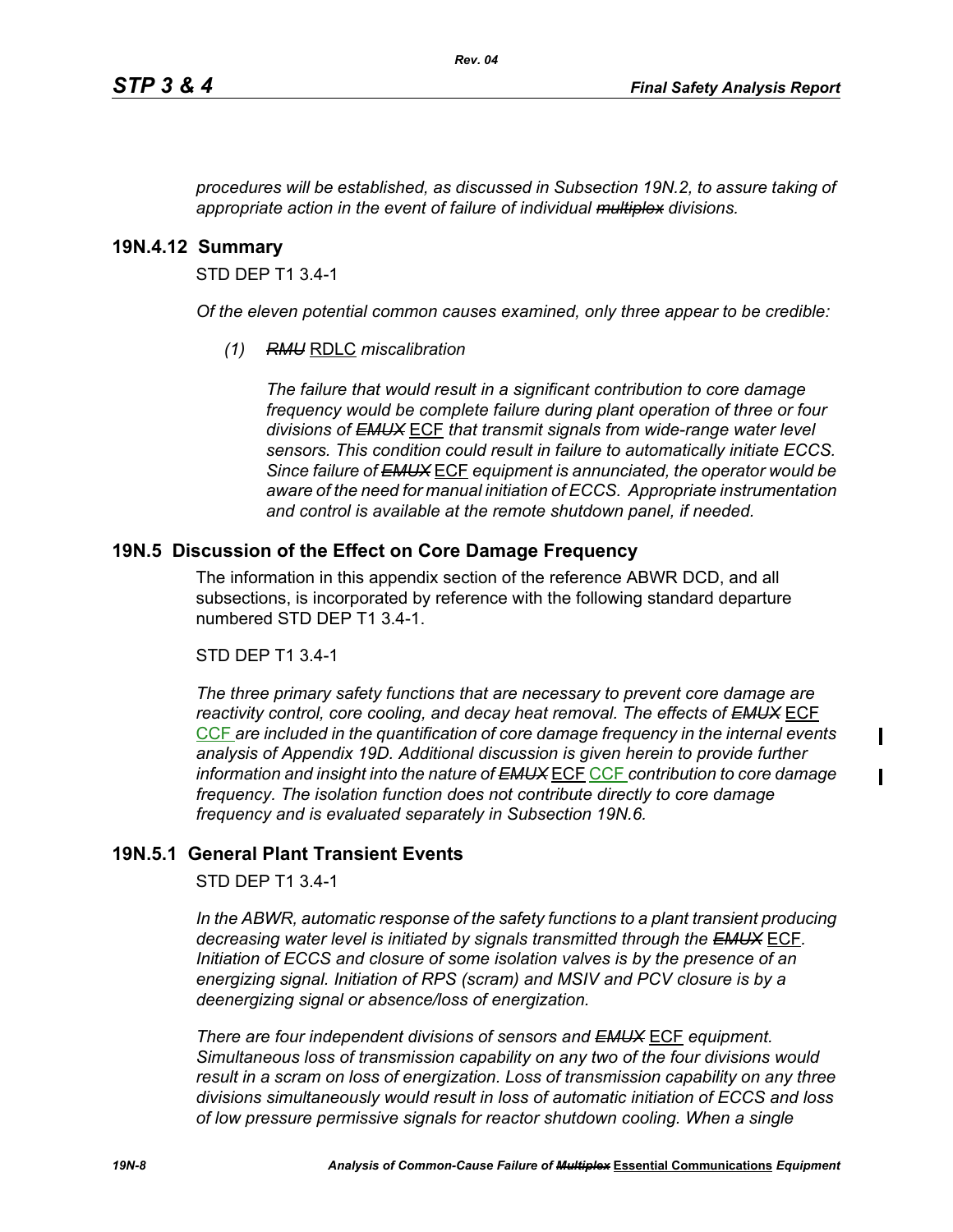*division is lost, the control room is alerted and that division is bypassed by the operator. Bypassing of a division results in that division becoming inoperative; i.e., that division cannot contribute to scram, isolation, or ECCS initiation. Technical specification requirements govern actions to be taken under those conditions.* 

*Because of the high degree of independence between divisions in the ABWR design, the probability of simultaneous failures in multiple divisions is very low. If there were no common failure cause, the random probability of failure of n divisions would be the nth power of the probability of failure of a single division. In the presence of potential common failure causes, the probability of multiple failures could increase. Potential multiple failure causes are listed in Subsection 19N.2. Defenses against these common-cause failures are discussed in Subsections 19N.2 and 19N.4. These defenses provide a high degree of independence between instrumentation channels and divisions in the EMUX* ECF *control data network.* 

*The relationship of the safety function initiation and the EMUX* ECF *is depicted in a simplified event tree, shown on Figure 19N-3. This event tree is for a plant transient initiating event and loss of transmission capability from three or four divisions of EMUX* ECF *transmission of wide-range RPV water level signals. Loss of transmission of narrow-range water level sensor RMUs* RDLCs *due to common-cause failure would not affect the results since scram would be automatically initiated by loss of energization. The purpose of this event tree is to provide a means for examining the effect of common-cause failures of safety function initiating signals. Random failures of instrumentation and failures of mechanical execution of the safety function are evaluated in Appendix 19D.*

*The first safety response to a plant transient is a reactor trip and scram. Because of the deenergize-to-trip feature, a scram would be initiated, even with a common-cause failure of all EMUX* ECF *transmission. (A loss of transmission through the EMUX* ECF *would result in a plant scram at any time, even without a plant transient. That event is evaluated in a later subsection-Subsection 19N.5.5.) Common-cause failure of transmission would also result in closure of the MSIVs.* 

*Given a successful scram, the next essential safety function is to maintain water level in the reactor pressure vessel. The limiting case for common-cause failure of the EMUX* ECF *is common-cause failure of three or four of the individual remote multiplexing units* RDLCs *processing wide-range RPV water level signals. Since ABWR has motor-driven feedwater pumps, closure of the MSIVs would not cause loss of feedwater unless the feedwater pumps tripped because of the transient. If the feedwater pumps did not trip, RPV waterlevel could be maintained as long as there was water in the condenser hotwell. In ABWR, the condenser hotwell inventory is automatically replenished from the condensate storage tank. If the feedwater pumps were tripped, they could be started manually from the control room, since the feedwater control system is independent of the EMUX* ECF*. If necessary, sufficient ECCS pumps could be started manually from the remote shutdown panel to provide water to the RPV. Automatic initiation of ECCS would not occur because of the common-cause failure of EMUX* ECF *to transmit wide-range RPV water level signals.*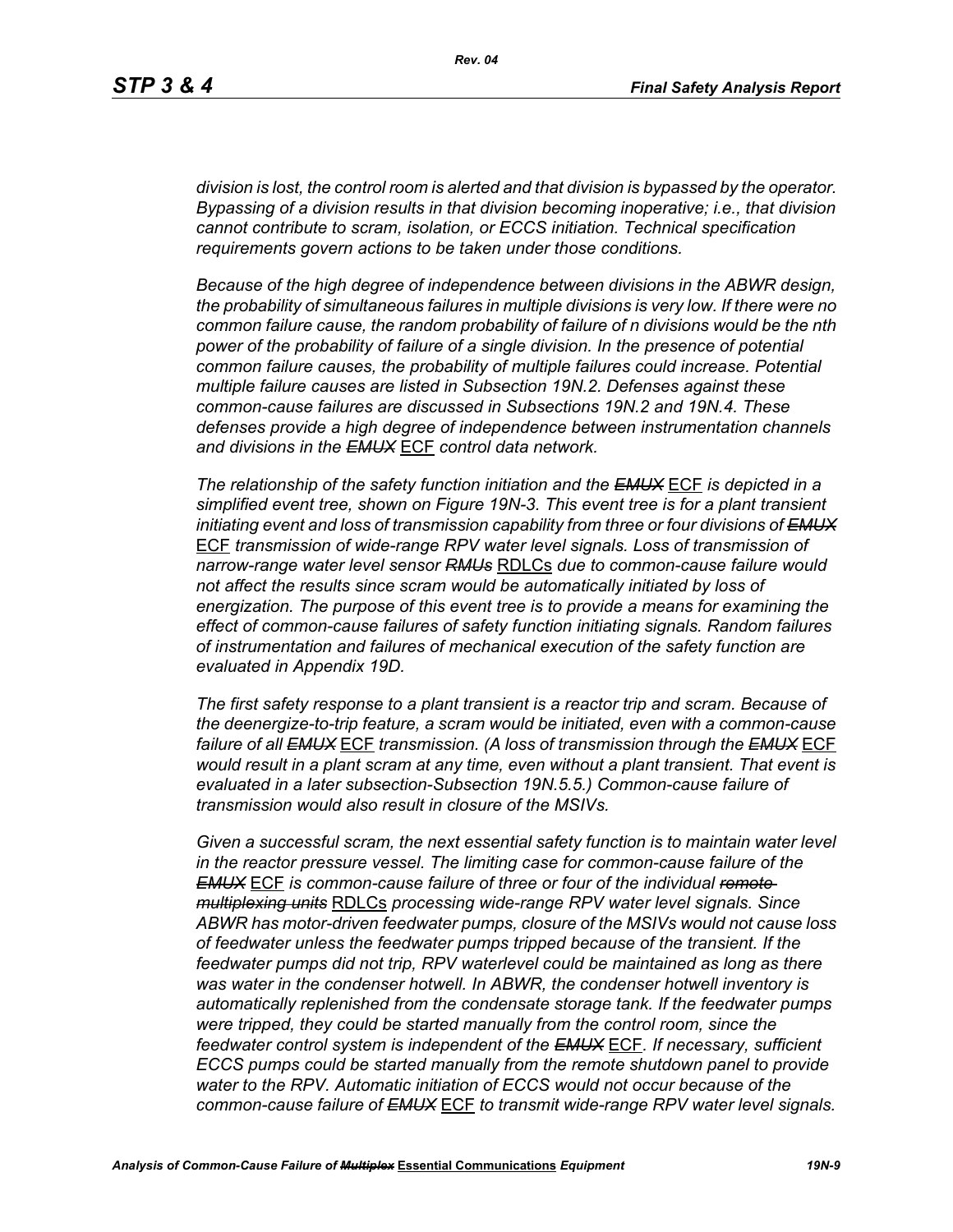*To manually start some ECCS pumps, the operator may have to use the remote shutdown panel, since manual start signals from the control room are normally transmitted through the EMUX* ECF *and may not be operable. The operator would have correct indication of RPV water level in the control room since water level is hard wired in addition to being transmitted through the EMUX* ECF*. He also would be aware of the reactor scram. If control is not possible from the control room, the EOPs will tell the operator to proceed to or send someone to the remote shutdown panel where true indications and means of control are supplied through independent channels. In this simplified bounding analysis, failure of the operator to manually start ECCS pumps would result in uncovering of the reactor core and eventual core damage.*

*The effect of common-cause EMUX* ECF *failure on CDF is included in the quantification of the event trees in Appendix 19D for transient-initiated and LOCA events. The random unavailability of the RMUs* RDLCs *and TLUs* TLFs *is derived from an expected mean time between failures and a mean time to detect and repair a failure (MTTR). The random unavailability of the ECF is derived from an expected MTBF and an MTTR. The MTBF values are estimated, based on information from the supplier. The MTTR value is based on the use of a self-test feature which detects a failure within*  one minute*, and the existence of spare replacement units on hand at the plant. The self-test feature detects most of the failures. The remaining failures are detected by surveillance testing conducted quarterly.* 

*If there were sufficient experience data for multiple failures of solid-state multiplexing* digital communications *equipment, the experience data would be used directly and there would be no need for use of the beta-factor model. However, there is a dearth of multiple-failure data pertaining to solid-state multiplexer* such *equipment, particularly equipment with a self-test feature. The alternative is to evaluate or estimate the relative susceptibility of the EMUX* ECF *to multi-divisional failures through use of the betafactor.* 

*A recent report by the Electric Power Research Institute (EPRI) (Reference 19N-1) discusses the beta-factor model and lists representative values for beta. The values listed generally range from 0.1 down to about 0.01, but there is no value given specifically for solid-state multiplexing* digital communications *equipment. Considering the defenses in the ABWR design, particularly the self-test feature, a lower value for beta is justified and may even be conservative. The self-test feature of the EMUX* ECF *equipment provides detection of failures* within one minute*, and on-hand spare modules provides restoration of operability within* an average time of 8 hours*. This feature limits the available time for propagation of multiple failures to an average time* interval of approximately 8 *hours, and essentially eliminates several of the more likely causes of multiple failures.* 

*The ABWR PRA indicates that the total core damage frequency for the ABWR design will be very low. The PRA analysis also indicates that potential EMUX* ECF *CCFs during plant transient events are significant contributors to the low total CDF. EMUX* ECF *CCFs appear in many of the top cutsets. An importance analysis indicates that all three EMUX* ECF *CCFs have relatively high "risk achievement worth", i.e., increases in the CCF probabilities would result in significant increases in total CDF. The defenses*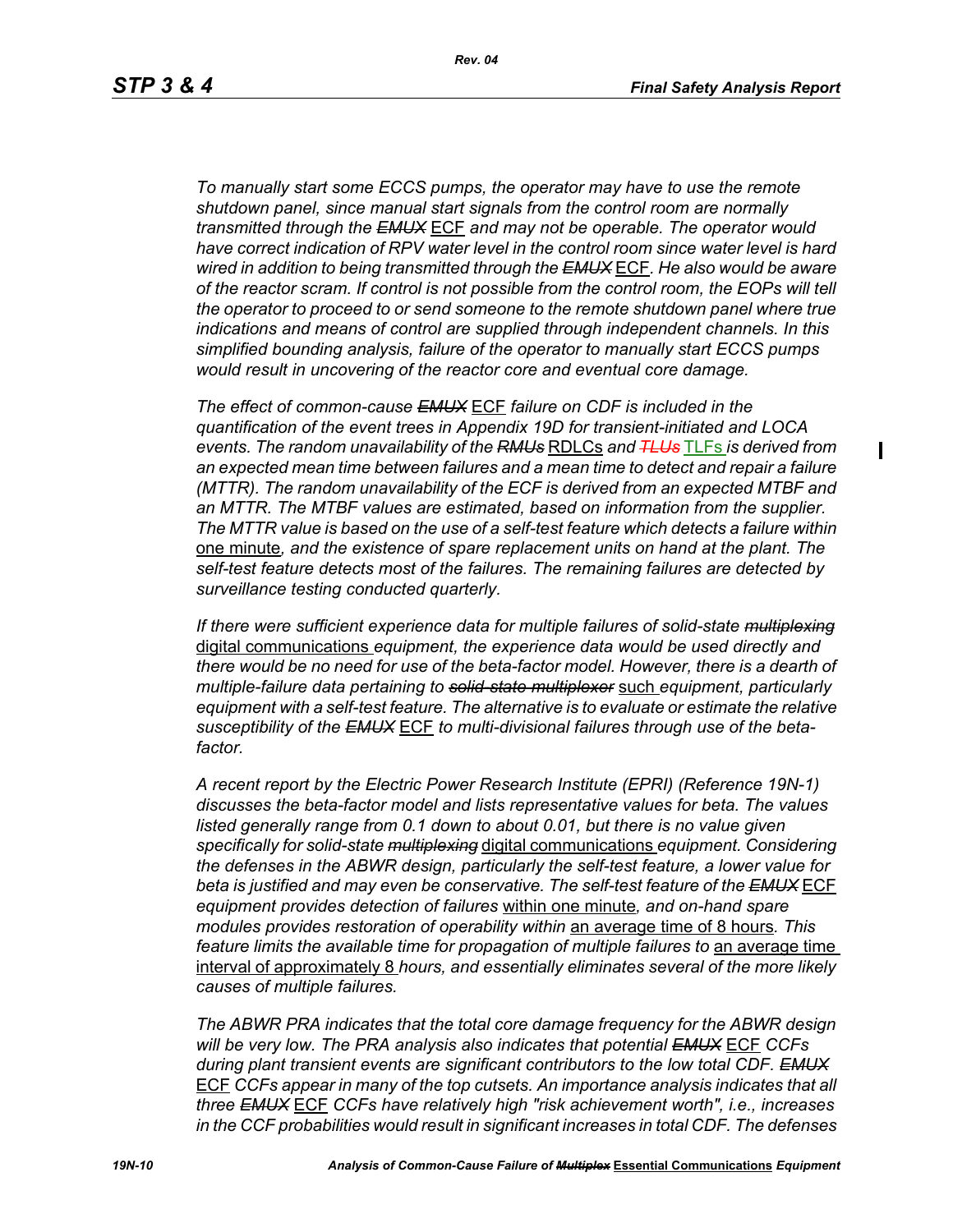*against EMUX* ECF *CCFs in the plant design (Subsection 19N.4) and the administrative procedures prescribed in Subsection 19N.2 should prevent increases in EMUX* ECF *CCF probabilities above the values used in the PRA analysis. Conservatisms in this part of the PRA tend to somewhat overestimate the importance of EMUX* ECF *CCFs.* 

# **19N.5.2 Loss of Feedwater Event**

STD DEP T1 3.4-1

The previous analysis considered the effect of loss of transmission capability of the *EMUX* ECF*, that is, an instance where the EMUX* ECF *failed to transmit an energization signal. The reverse failure mode would be failure to lose the energization signal for RPS due to common-cause failure of the narrow-range water level sensor RMUs* DTFs *to properly sense a Level 3 condition. For many plant transients, automatic scram would occur due to increased neutron flux or other direct-input signals to the RPS logic. For purposes of this analysis, an initiating event is used that would require response of the narrow-range RMUs* DTFs *that sense a Level 3 water-level condition. A feedwater pump trip can be used to represent such an event.*

*The probability of common-cause failure in this mode is much lower than for the lossof-transmission mode since most of the identifiable common causes would not cause a failure in this mode. The EMUX* ECF *failure in this mode could result in failures of automatic scram. There is a very high probability that the operator would provide manual scram based on independent indications of the feedwater pump trip. Since the MSIVs would not close, the power conversion system would remain in operation. Based on past operating experience, there is a high probability that the operator would recover feedwater in addition to initiating manual scram. If feedwater were not recovered before low water level (Level 2) was reached, ECCS would be initiated automatically by means of transmission through the wide-range water-level sensor RMUs* RDLCs.

*Initiation of decay heat removal would not be affected by the EMUX* ECF *failure in the deenergize-to-trip mode.*

# **19N.5.3 Loss of Coolant Accidents**

STD DEP T1 3.4-1

*Because of the low frequency of occurrence, LOCA events are very small contributors to ABWR core damage frequency. The probability of a coincidental common-cause EMUX* ECF *failure together with a LOCA is an extremely low probability event. The possibility of a common-cause EMUX* ECF *failure occurring as a result of a LOCA, where the LOCA would provide the common cause, is highly unlikely because of the locations and physical separation of the EMUX* ECF *divisions.* 

# **19N.5.4 Other Initiating Events**

STD DEP T1 3.4-1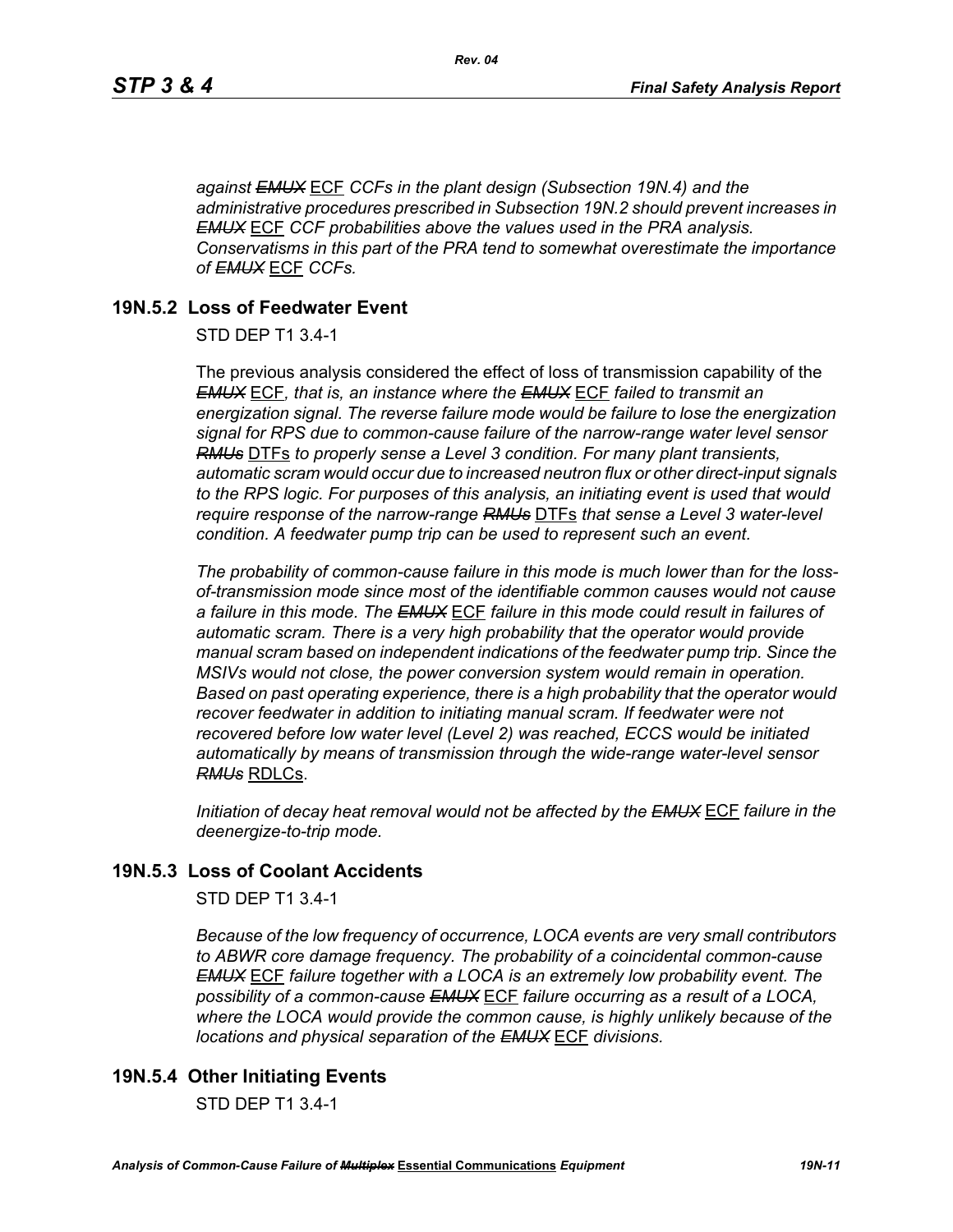# **19N.5.4.1 Loss of Offsite Power**

STD DEP T1 3.4-1

*Loss of all offsite power would have no direct effect on EMUX* ECF *operability since EMUX* ECF *equipment operates completely on divisional DC power. A loss of offsite power would cause a small increase in the conditional probability of loss of DC power since DC power is supplied by batteries or an AC converter-charger. The probability of loss of DC power is very low as discussed below in Subsection 19N.5.4.2.* 

# **19N.5.4.2 19N.5.4.2 Loss of DC Power**

STD DEP T1 3.4-1

*Each division of the EMUX* ECF *is powered by a division of DC power. Loss of all divisions of DC power would result in loss of EMUX* ECF *transmission capability. The annual probability of loss of DC power on one essential bus is estimated to be approximately 1.0E-3. The complete loss of DC power to all four divisions of essential power is considered to be essentially zero since the four divisions are independent, loss of DC power on any one division is alarmed, and the station batteries are routinely tested. Very few credible causes of common-cause failure of multiple DC buses have been identified (Reference 19N-1.)*

## **19N.5.4.3 Inadvertent Open Relief Valve7**

STD DEP T1 3.4-1

*An inadvertent open relief valve (IORV) as an initiating event is treated in this analysis as just another plant transient. Although the plant response is somewhat different for an IORV, there is no peculiar impact on EMUX* ECF *operation or response, and common-cause failure of EMUX* ECF *would have the same effect on plant response as it would in any other plant transient event.*

## **19N.5.4.4 Loss of Service Water**

STD DEP T1 3.4-1

*Loss of essential service water has been hypothesized and studied as an initiating event since loss of service water could disable some ECCS equipment. Service water is not used directly by any EMUX* ECF *equipment and is not used for room cooling. The effects of loss of service water on essential safety equipment is evaluated in the system fault trees of Appendix 19D.* 

# **19N.5.4.5 19N.5.4.5 Loss of Instrument Air**

STD DEP T1 3.4-1

*Instrument air is not used by EMUX* ECF *equipment. As with essential service water, loss of instrument air would not affect EMUX* ECF *equipment or this analysis.*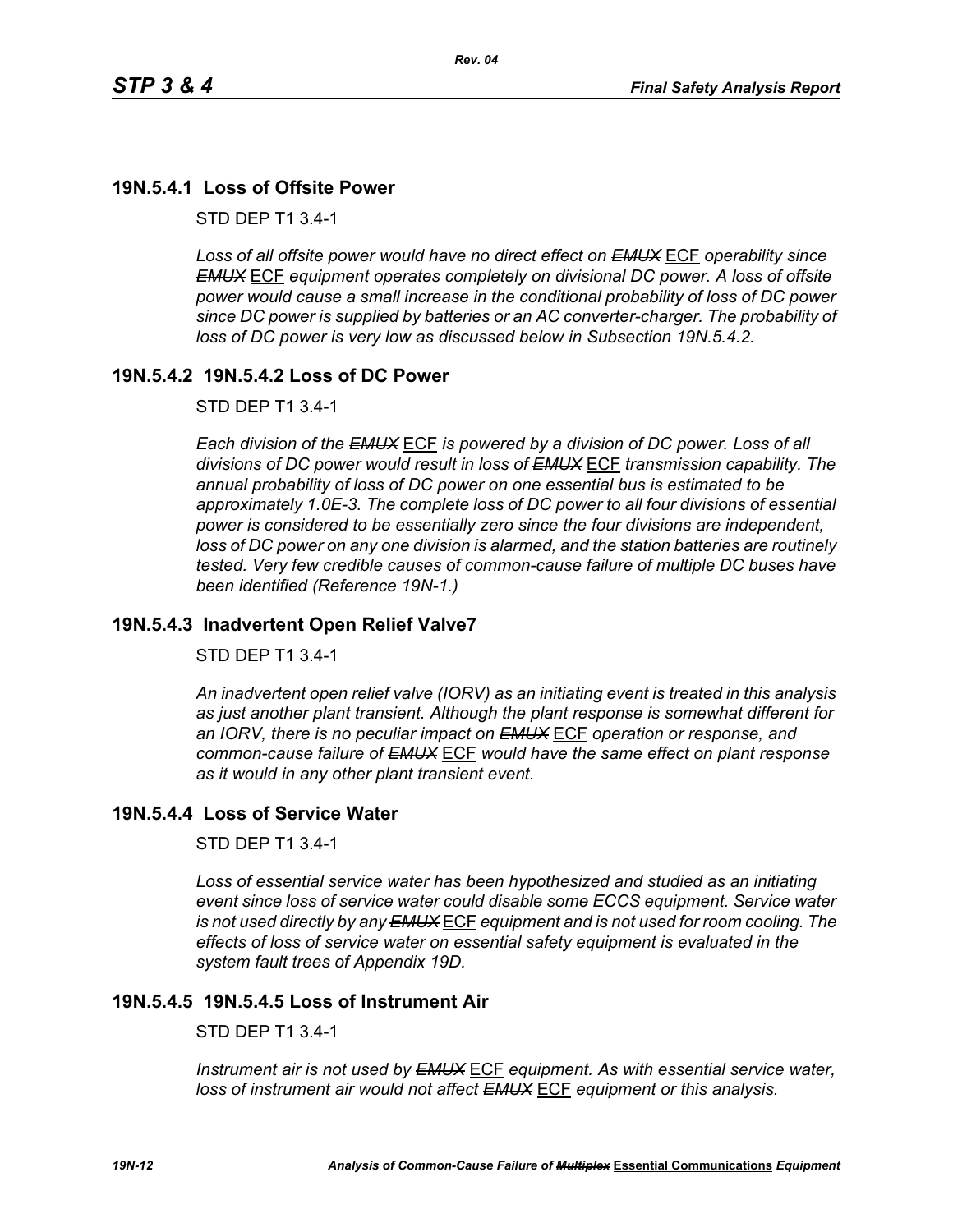# **19N.5.5 CCF of** *EMUX* **ECF During Normal Plant Operation**

STD DEP T1 3.4-1

*Results of the above analyses indicate that common-cause failure of EMUX ECF equipment in response to a demand from a plant transient or other off-normal event is a very small contributor to core damage frequency. This subsection examines the effect of a common-cause EMUX ECF failure at a random time during normal plant operation (EMUX ECF failure as an initiating event).* 

*The limiting failure in this case would be common-cause failure of the three or four divisions of remote multiplexing units* RDLCs *transmitting the signals from the narrowrange and wide-range water level sensors. If only the narrow-range transmission channels failed, the plant would scram on loss of energization, and ECCS would be initiated automatically through the wide-range RMUs remote DLCs RDLCs. If only the wide-range water level sensor RMUs* RDLCs *failed, the plant would not scram from that failure alone and there would be no demand on ECCS unless a plant transient occurred. Thus, both wide-range and narrowrange RMUs* RDLCs *must fail in multiple divisions to cause a condition of concern and a potential accident initiator. In that event, the plant would scram and ECCS would not be automatically initiated.* 

*Using the beta-factor method of CCF evaluation, the expected frequency of commoncause failure of all RMUs* RDLCs *in three or four divisions would be equal to the product of the expected frequency of random failure of a single RMU* RDLC *and a beta*factor. In this case, the beta-factor should be lower than for the transient-initiated event *since twice as many RMUs* RDLCs *must fail; however, the assignment of a specific value to beta in this case is extremely uncertain.* 

*Because of the great degree of uncertainty in any quantitative analysis that could be performed at this level, it appears preferable (and sufficient) to make a qualitative judgement. Since two or three EMUX ECF divisions must fail in two distinct modes involving separate equipment, and they must fail in a nearly simultaneous manner, i.e., in a sufficiently short interval to not allow mitigating action to be taken, the expected frequency of occurrence must be extremely low.*

# **19N.6 Discussion of the Effect on Isolation Capability**

STD DEP T1 3.4-1

*Failure of the Leak Detection and Isolation System (LDIS) does not have a direct effect on core damage frequency. The primary purpose of the LDIS function is to isolate the reactor and associated primary equipment and certain fission products in the event of a loss-of-coolant accident. A simplified event tree for a LOCA with common-cause loss of transmission capability of all RMUs* RDLCs *is shown on Figure 19N-4. For this condition, MSIVs and PCV isolation valves would close on loss-of-signal.* 

*The largest expected initiation frequency for a LOCA is for a small LOCA. The conditional probability of common-cause unavailability of RMUs* RDLCs *is extremely small. There is no identifiable mechanism by which the LOCA could increase the probability of common-cause RMU* RDLC *failure.*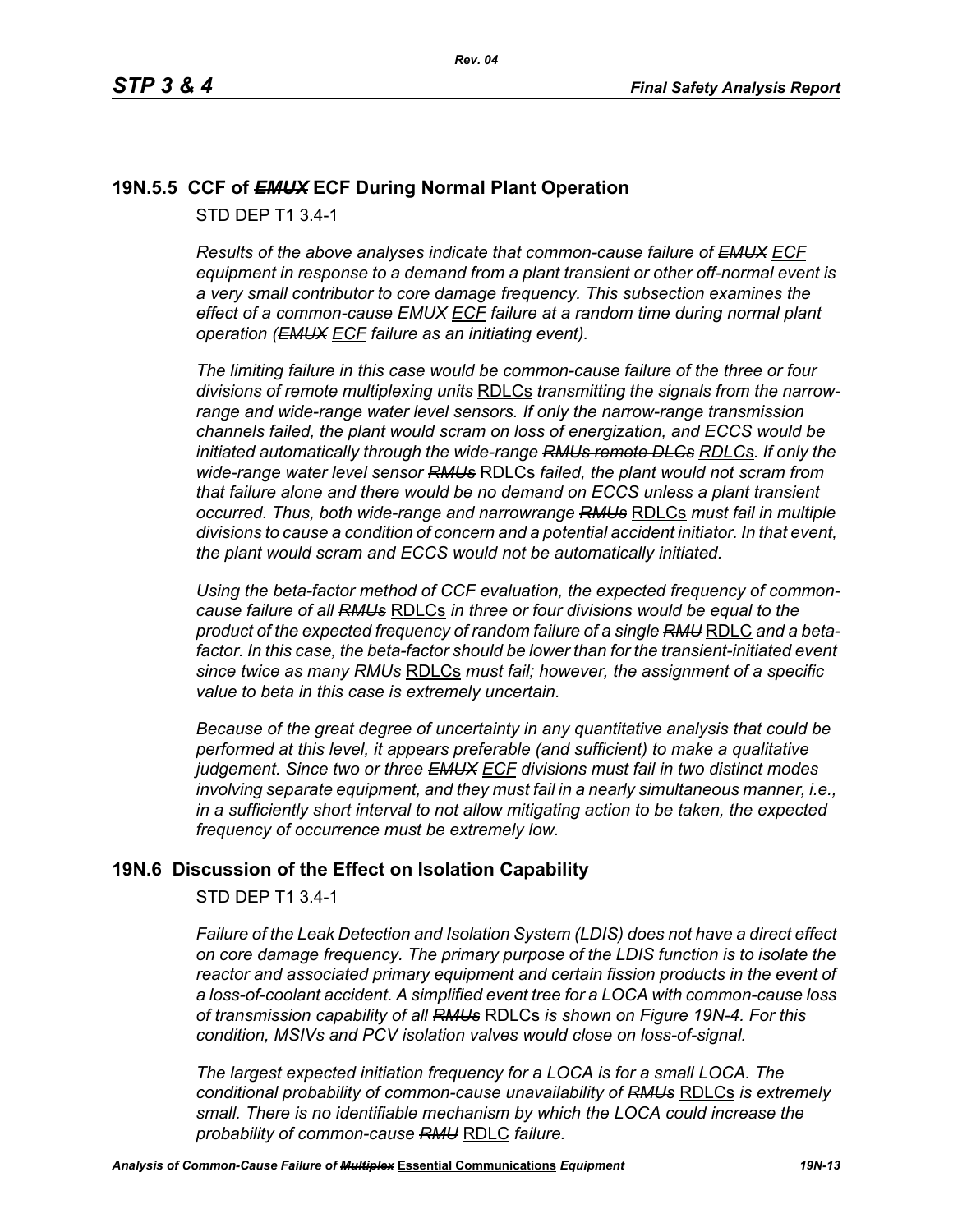*One additional isolation failure event should be considered-the effect of failing to isolate in a severe accident situation with a severely damaged core. In accident sequences resulting in core damage because the operator failed to maintain water inventory to the reactor (given an EMUX ECF CCF), it is possible that he would also fail to close isolation valves.*

#### **19N.7 Summary**

#### STD DEP T1 3.4-1

*This analysis has focused on the use of common multiplexing* essential communications *equipment in the EMUX ECF. Because it is possible to identify feasible causes of multiple failures, the possibility of common-cause failure of identical multiplexing* ECF *units has been studied. In view of the number and types of defenses built in to the EMUX ECF design, the probability of common-cause failure should be very low. Because of the lack of multiple-failure experience data on equipment of this type, it has been necessary to predict the common-cause failure probability by use of an analytical model. The model used is a simple model-the betafactor model-that hypothesizes that common-cause failure probability is proportional to the random failure probability of a single unit. The proportionality factor is beta. The hypothesis may not be true in all cases, and there is a great deal of uncertainty in assigning a value to beta.* 

*Beta represents the fraction of total failures that would involve multiple identical units. The expected value of beta is dependent on the nature of the possible causes, how and how fast failures would propagate between units, and what defenses exist to the causes. There is no established method for quantifying these factors. In the absence of good and sufficient data, assignment of a value to beta is a matter of judgement. Values that have been used for beta range from 0.1 down to 0.001 and lower. Values of beta between 0.1 and 0.01 are common for mechanical equipment. Values below 0.01 are more common for instrumentation. The value used in the analysis of Appendix 19D may be conservative, considering the defenses in the ABWR EMUX ECF design.* 

*Using a conservative value for EMUX ECF beta, the results of the Appendix 19D analysis show that use of the ABWR ECF shared-sensor configuration results in very little contribution to core damage frequency in response to demands from plant transients or off-normal events. This is because of the high availability on demand of the limiting equipment, the RMU* RDLCs*. The high availability of the RMU* RDLCs *is due to the self-test diagnostic capability and the resulting short mean time to detect and recover from a failure. This same selftest self-diagnostic feature is the best protection against common-cause failures, since multiple failures must all occur within an average time interval of* approximately 8 *4.25 hours. This study tends to confirm the conclusions of the Appendix 19D analysis in regard to the effect on CDF of EMUX ECF CCF in response to transient and LOCA initiated events.*

*Also of potential concern is common-cause failure of EMUX ECF as an initiating event. The EMUX ECF must be available at all times when the plant is operating because of the "failsafe" (deenergize-to-trip) design for scram and MSIV closure. A simultaneous common-causefailure of two EMUX ECF divisions at any time during plant operation*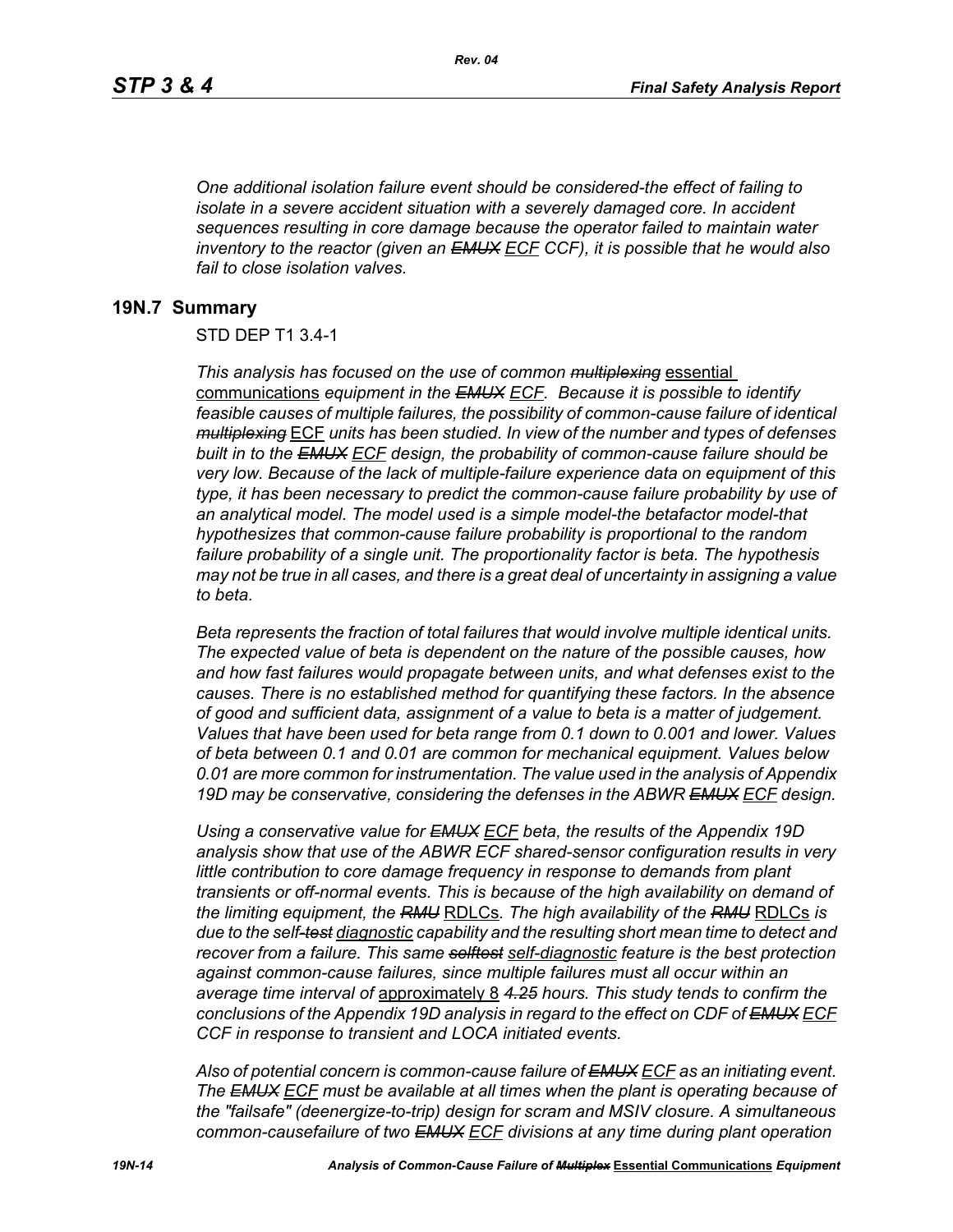*would result in a plant trip, even though all plant parameters were normal. In a sense, this is a "false alarm" that results in a scram, which is a potential accident initiating event. If the third and/or fourth division of EMUX ECF equipment also failed simultaneously, there could be a loss of automatic initiation of ECCS.* 

*The expected frequency of occurrence of common-cause EMUX ECF failure during normal operation is a function of the EMUX ECF reliability, including D.C. power reliability. Fast recovery time due to the EMUX ECF self-test diagnostic feature does not help if two divisions fail simultaneously, since a plant trip is immediate. (The selftest diagnostic feature is a major defense if the CCFs do not occur simultaneously.) The probability and expected frequency of occurrence of such an event is extremely low. Administrative controls will be imposed to minimize the probability of progressive common-cause failures. With the present design, the frequency of occurrence can be further reduced only by increasing the reliability of the remote multiplexing unit* RDLC*.*

*One type of administrative action that will effectively eliminate several common causes including software faults is establishment of required action to be taken in the event of functional failure of a single EMUX ECF channel during plant operation. The action to be taken in the event of functional failure of an EMUX* an ECF *channel during plant operation is to re-establish operability and determine the cause of the failure as soon as possible. During the period of repair/replacement and diagnosis, the remaining channels are monitored closely. In the event of a second channel failing before the first channel is restored, the safest available action is immediately taken as prescribed by technical specifications and/or emergency operating procedures.* 

*The sensitivity of core damage frequency to EMUX ECF MTBF and beta can be seen from the event tree of Figure 19N-3. The RMU* RDLC *CCF probability or frequency is a direct function of both of these reliability elements. In turn, the core damage frequency is directly proportional to the RMU* RDLC *CCF probability and the initiating event frequency. If the RMU* RDLC *MTBF was twice as high, the core damage frequency would be reduced by half. In like manner, uncertainty in the initiating frequency propagates directly into uncertainty in CDF.*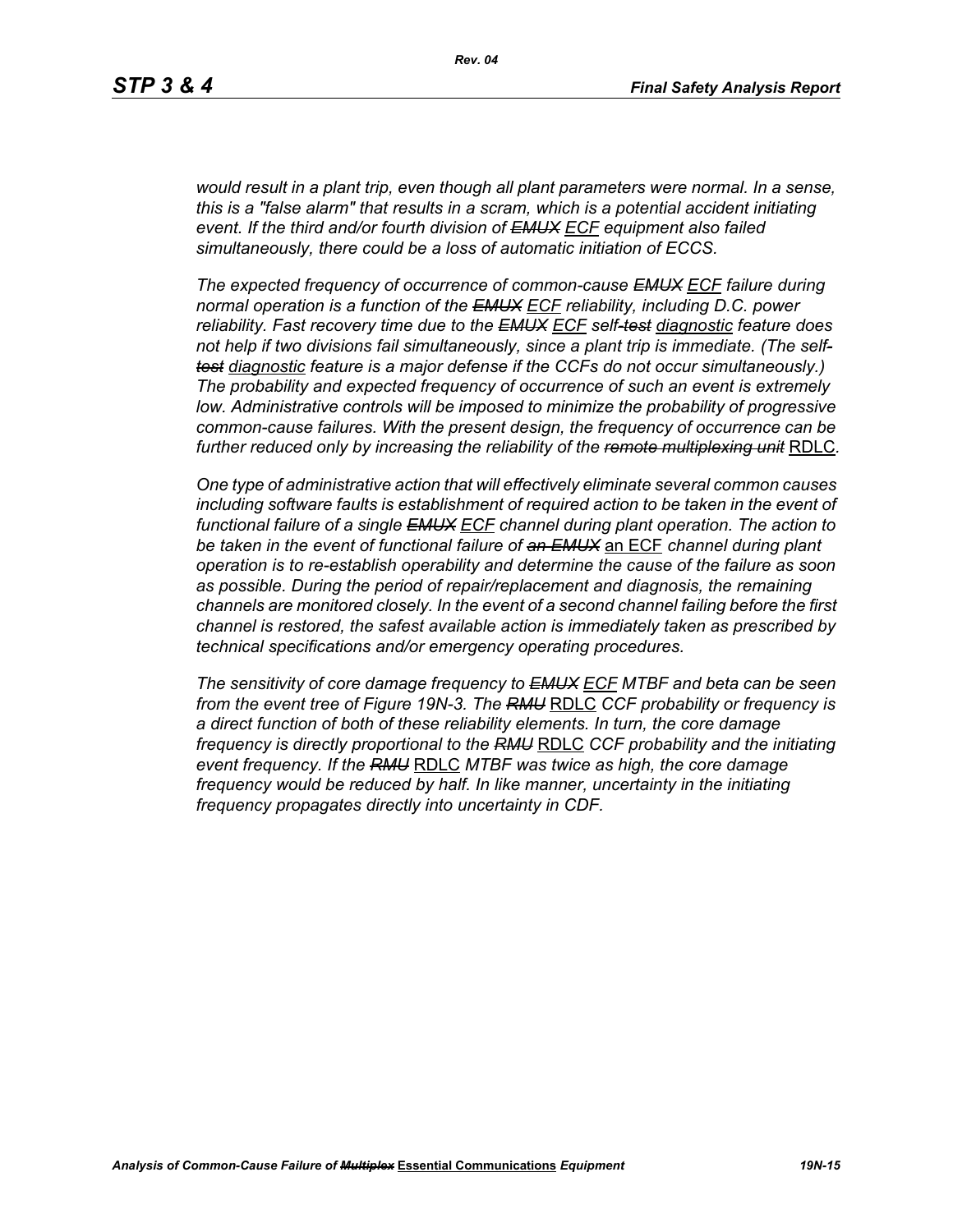# **Figure 19N-3 Event Tree for Analysis of Common-Cause Failure of** *EMUX***ECF**

STD DEP T1 3.4-1

There is no logic change to this Event Tree. The changes are limited to nomenclature as listed below:

- **EMUX ECF TRANSMISSION**
- CCF of **EMUX** ECF<sup>\*</sup>
- \* COMMON-CAUSE FAILURE OF *REMOTE MULTIPLEXING UNITS,*  ESSENTIAL COMMUNICATIONS FUNCTION*, OR TRIP LOGIC UNITS* (ECF, RDLC, DTF, DLC performing SLF, TLF)